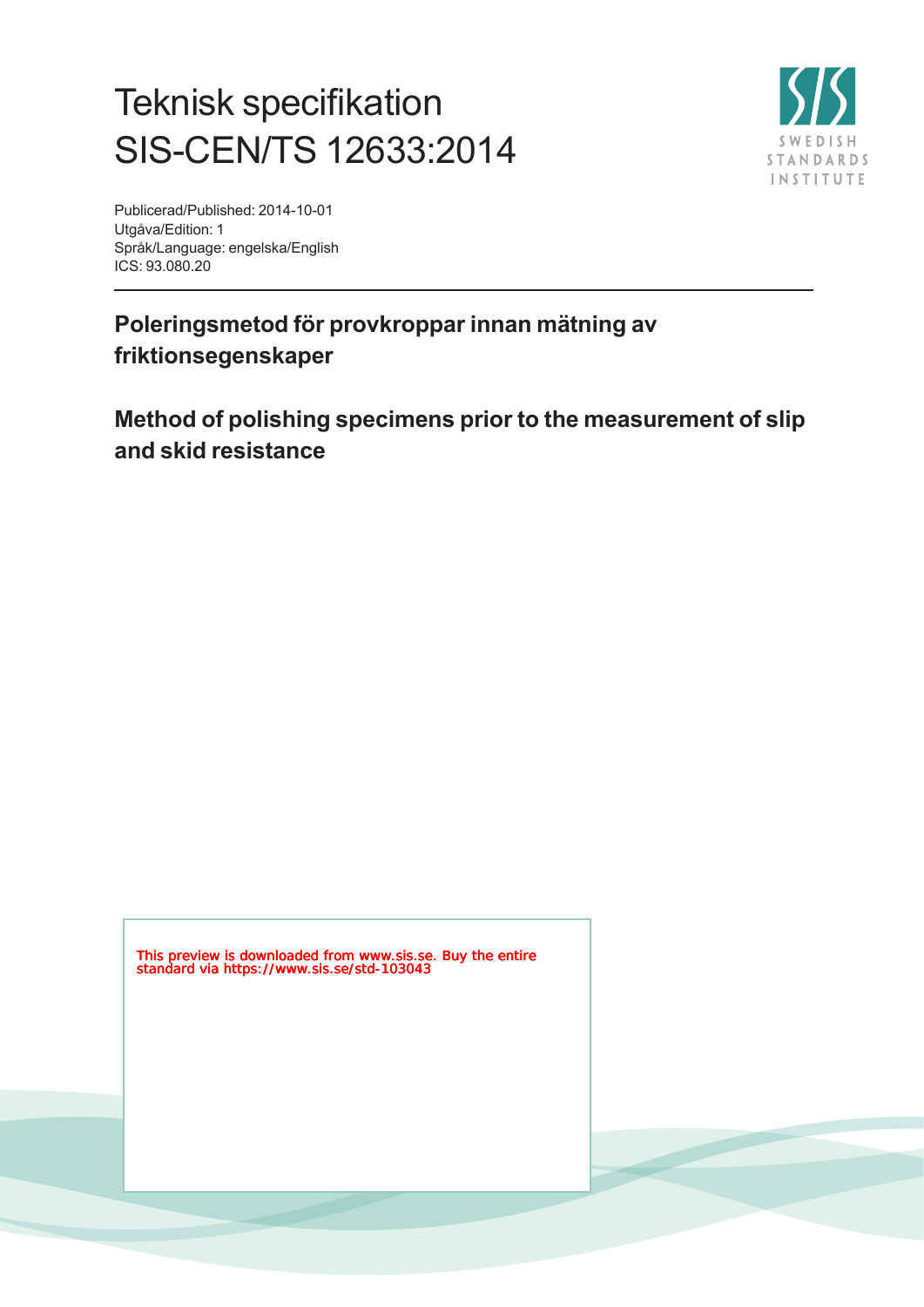## Standarder får världen att fungera

*SIS (Swedish Standards Institute) är en fristående ideell förening med medlemmar från både privat och offentlig sektor. Vi är en del av det europeiska och globala nätverk som utarbetar internationella standarder. Standarder är dokumenterad kunskap utvecklad av framstående aktörer inom industri, näringsliv och samhälle och befrämjar handel över gränser, bidrar till att processer och produkter blir säkrare samt effektiviserar din verksamhet.* 

#### **Delta och påverka**

Som medlem i SIS har du möjlighet att påverka framtida standarder inom ditt område på nationell, europeisk och global nivå. Du får samtidigt tillgång till tidig information om utvecklingen inom din bransch.

#### **Ta del av det färdiga arbetet**

Vi erbjuder våra kunder allt som rör standarder och deras tillämpning. Hos oss kan du köpa alla publikationer du behöver – allt från enskilda standarder, tekniska rapporter och standardpaket till handböcker och onlinetjänster. Genom vår webbtjänst e-nav får du tillgång till ett lättnavigerat bibliotek där alla standarder som är aktuella för ditt företag finns tillgängliga. Standarder och handböcker är källor till kunskap. Vi säljer dem.

#### **Utveckla din kompetens och lyckas bättre i ditt arbete**

Hos SIS kan du gå öppna eller företagsinterna utbildningar kring innehåll och tillämpning av standarder. Genom vår närhet till den internationella utvecklingen och ISO får du rätt kunskap i rätt tid, direkt från källan. Med vår kunskap om standarders möjligheter hjälper vi våra kunder att skapa verklig nytta och lönsamhet i sina verksamheter.

**Vill du veta mer om SIS eller hur standarder kan effektivisera din verksamhet är du välkommen in på www.sis.se eller ta kontakt med oss på tel 08-555 523 00.**

## Standards make the world go round

*SIS (Swedish Standards Institute) is an independent non-profit organisation with members from both the private and public sectors. We are part of the European and global network that draws up international standards. Standards consist of documented knowledge developed by prominent actors within the industry, business world and society. They promote cross-border trade, they help to make processes and products safer and they streamline your organisation.*

#### **Take part and have influence**

As a member of SIS you will have the possibility to participate in standardization activities on national, European and global level. The membership in SIS will give you the opportunity to influence future standards and gain access to early stage information about developments within your field.

#### **Get to know the finished work**

We offer our customers everything in connection with standards and their application. You can purchase all the publications you need from us - everything from individual standards, technical reports and standard packages through to manuals and online services. Our web service e-nav gives you access to an easy-to-navigate library where all standards that are relevant to your company are available. Standards and manuals are sources of knowledge. We sell them.

#### **Increase understanding and improve perception**

With SIS you can undergo either shared or in-house training in the content and application of standards. Thanks to our proximity to international development and ISO you receive the right knowledge at the right time, direct from the source. With our knowledge about the potential of standards, we assist our customers in creating tangible benefit and profitability in their organisations.

**If you want to know more about SIS, or how standards can streamline your organisation, please visit www.sis.se or contact us on phone +46 (0)8-555 523 00**



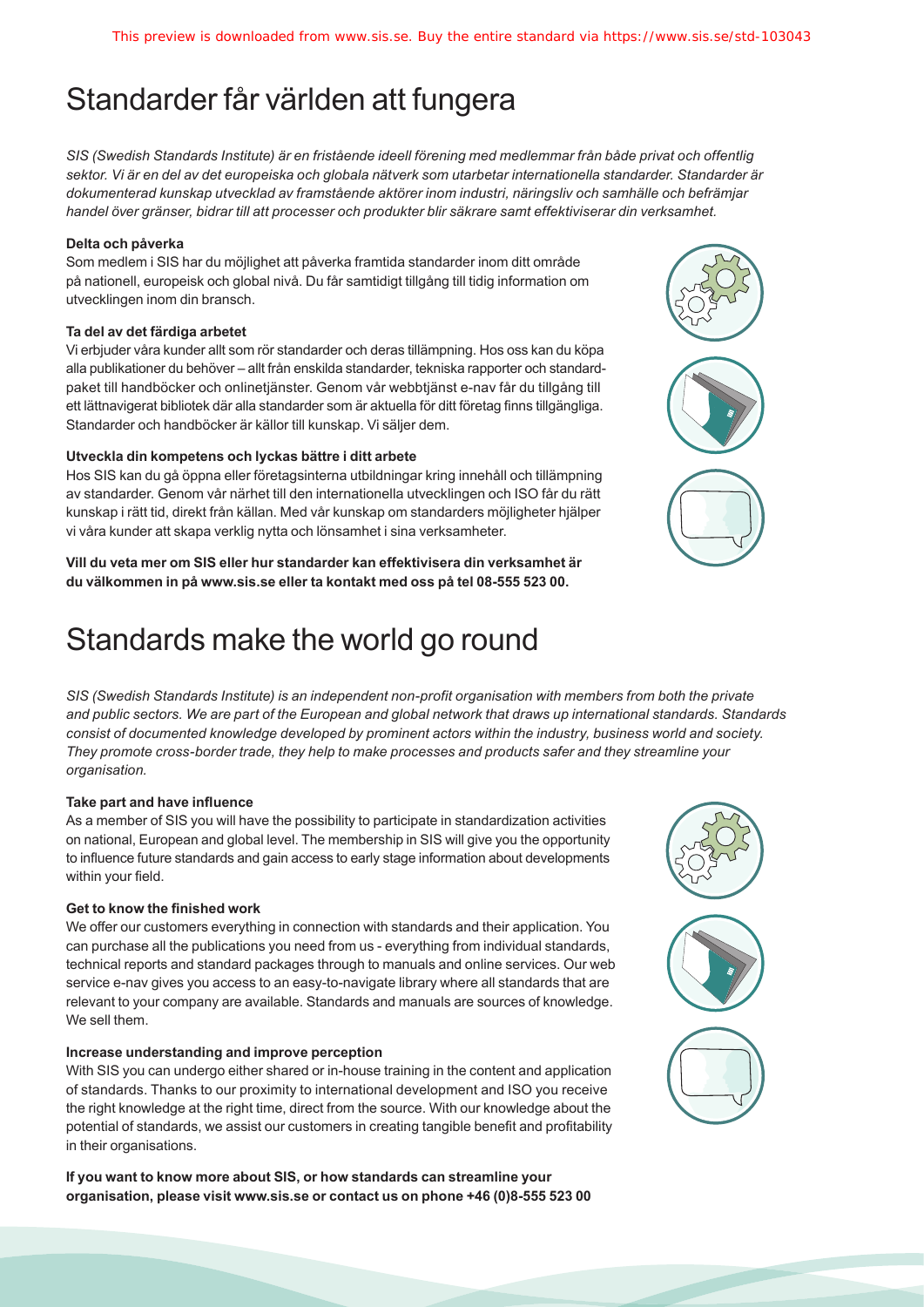Denna tekniska specifikation är inte en svensk standard. Detta dokument innehåller den engelska språkversionen av CEN/TS 12633:2014.

This Technical Specification is not a Swedish Standard. This document contains the English version of CEN/TS 12633:2014.

© Copyright/Upphovsrätten till denna produkt tillhör SIS, Swedish Standards Institute, Stockholm, Sverige. Användningen av denna produkt regleras av slutanvändarlicensen som återfinns i denna produkt, se standardens sista sidor.

© Copyright SIS, Swedish Standards Institute, Stockholm, Sweden. All rights reserved. The use of this product is governed by the end-user licence for this product. You will find the licence in the end of this document.

*Upplysningar om sakinnehållet i detta dokument lämnas av SIS, Swedish Standards Institute, telefon 08-555 520 00. Standarder kan beställas hos SIS Förlag AB som även lämnar allmänna upplysningar om nationell och internationell standard.*

*Information about the content of this document is available from the SIS, Swedish Standards Institute, telephone +46 8 555 520 00. Standards may be ordered from SIS Förlag AB, who can also provide general information about national and international standards.*

Dokumentet är framtaget av kommittén för Natursten, SIS/TK 508.

Har du synpunkter på innehållet i det här dokumentet, vill du delta i ett kommande revideringsarbete eller vara med och ta fram standarder inom området? Gå in på www.sis.se - där hittar du mer information.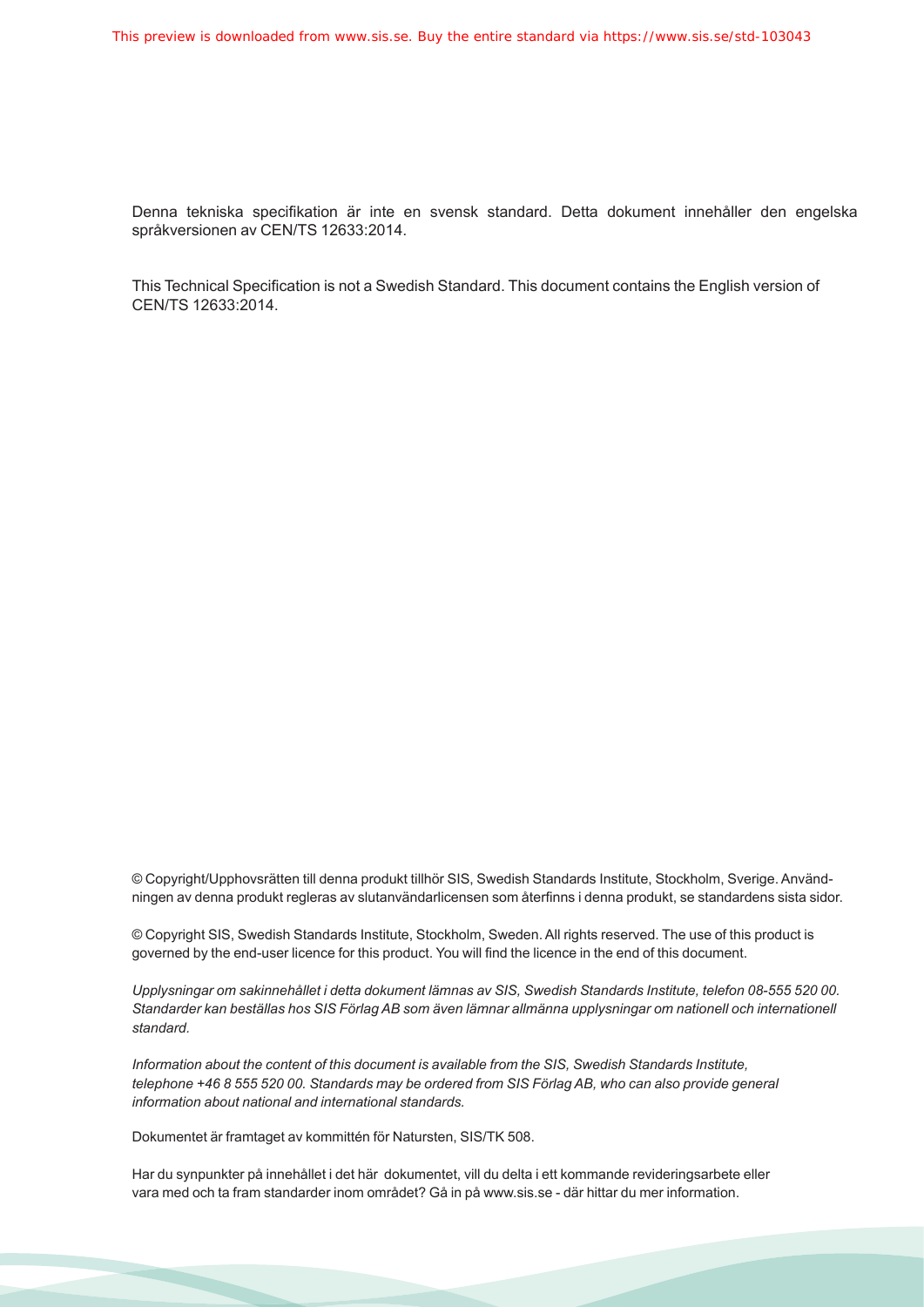This preview is downloaded from www.sis.se. Buy the entire standard via https://www.sis.se/std-103043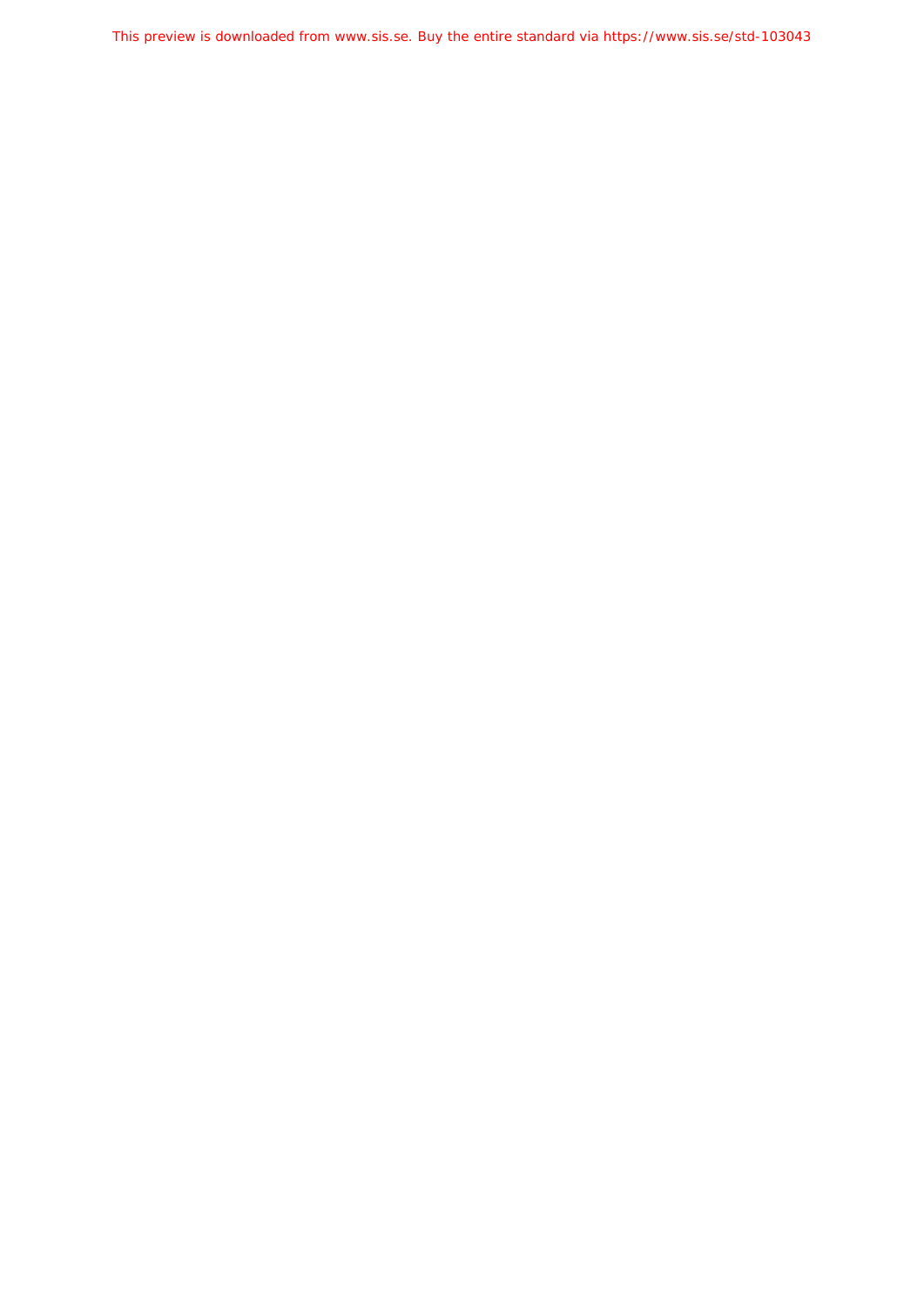## TECHNICAL SPECIFICATION SPÉCIFICATION TECHNIQUE TECHNISCHE SPEZIFIKATION

## **CEN/TS 12633**

September 2014

ICS 93.080.20 Supersedes ENV 12633:2003

English Version

## Method of polishing specimens prior to the measurement of slip and skid resistance

Méthode de détermination de la valeur de résistance au dérapage/à la glissance d'unités de pavage polies ou non polies

Verfahren zur Bestimmung des Griffigkeitsbeiwertes vor und nach Polierung

This Technical Specification (CEN/TS) was approved by CEN on 10 September 2013 for provisional application.

The period of validity of this CEN/TS is limited initially to three years. After two years the members of CEN will be requested to submit their comments, particularly on the question whether the CEN/TS can be converted into a European Standard.

CEN members are required to announce the existence of this CEN/TS in the same way as for an EN and to make the CEN/TS available promptly at national level in an appropriate form. It is permissible to keep conflicting national standards in force (in parallel to the CEN/TS) until the final decision about the possible conversion of the CEN/TS into an EN is reached.

CEN members are the national standards bodies of Austria, Belgium, Bulgaria, Croatia, Cyprus, Czech Republic, Denmark, Estonia, Finland, Former Yugoslav Republic of Macedonia, France, Germany, Greece, Hungary, Iceland, Ireland, Italy, Latvia, Lithuania, Luxembourg, Malta, Netherlands, Norway, Poland, Portugal, Romania, Slovakia, Slovenia, Spain, Sweden, Switzerland, Turkey and United Kingdom.



EUROPEAN COMMITTEE FOR STANDARDIZATION COMITÉ EUROPÉEN DE NORMALISATION EUROPÄISCHES KOMITEE FÜR NORMUNG

**CEN-CENELEC Management Centre: Avenue Marnix 17, B-1000 Brussels** 

Ref. No. CEN/TS 12633:2014 E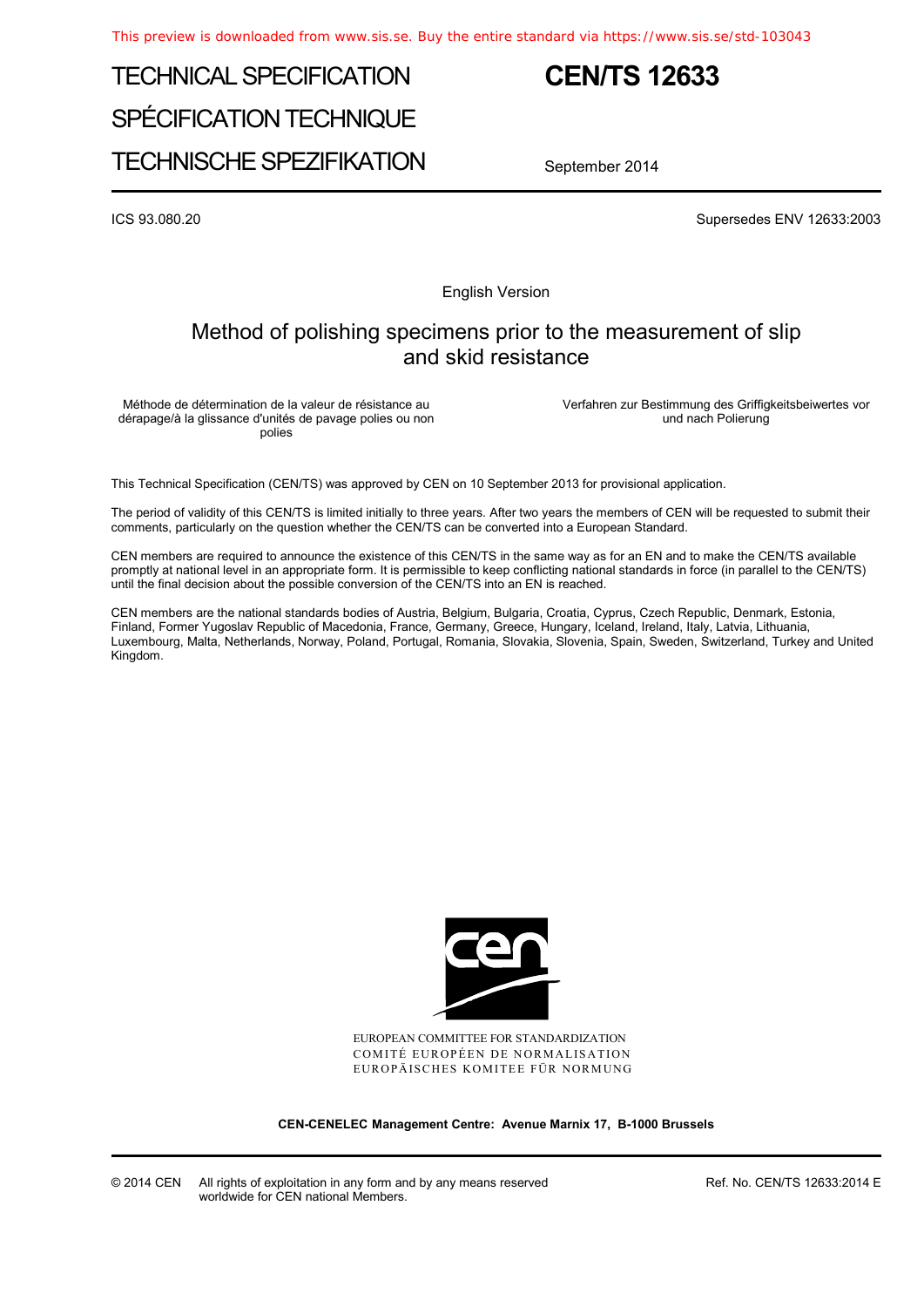This preview is downloaded from www.sis.se. Buy the entire standard via https://www.sis.se/std-103043<br>SIS-CEN/TS 12633:2014 (E)

## **Contents**

| 1                       |  |  |
|-------------------------|--|--|
| $\overline{2}$          |  |  |
| 3                       |  |  |
| $\overline{\mathbf{4}}$ |  |  |
| 5                       |  |  |
| 6                       |  |  |
| 7                       |  |  |
| 8                       |  |  |
| 9                       |  |  |
|                         |  |  |
| A.1                     |  |  |
| A.2                     |  |  |
| A.3                     |  |  |
|                         |  |  |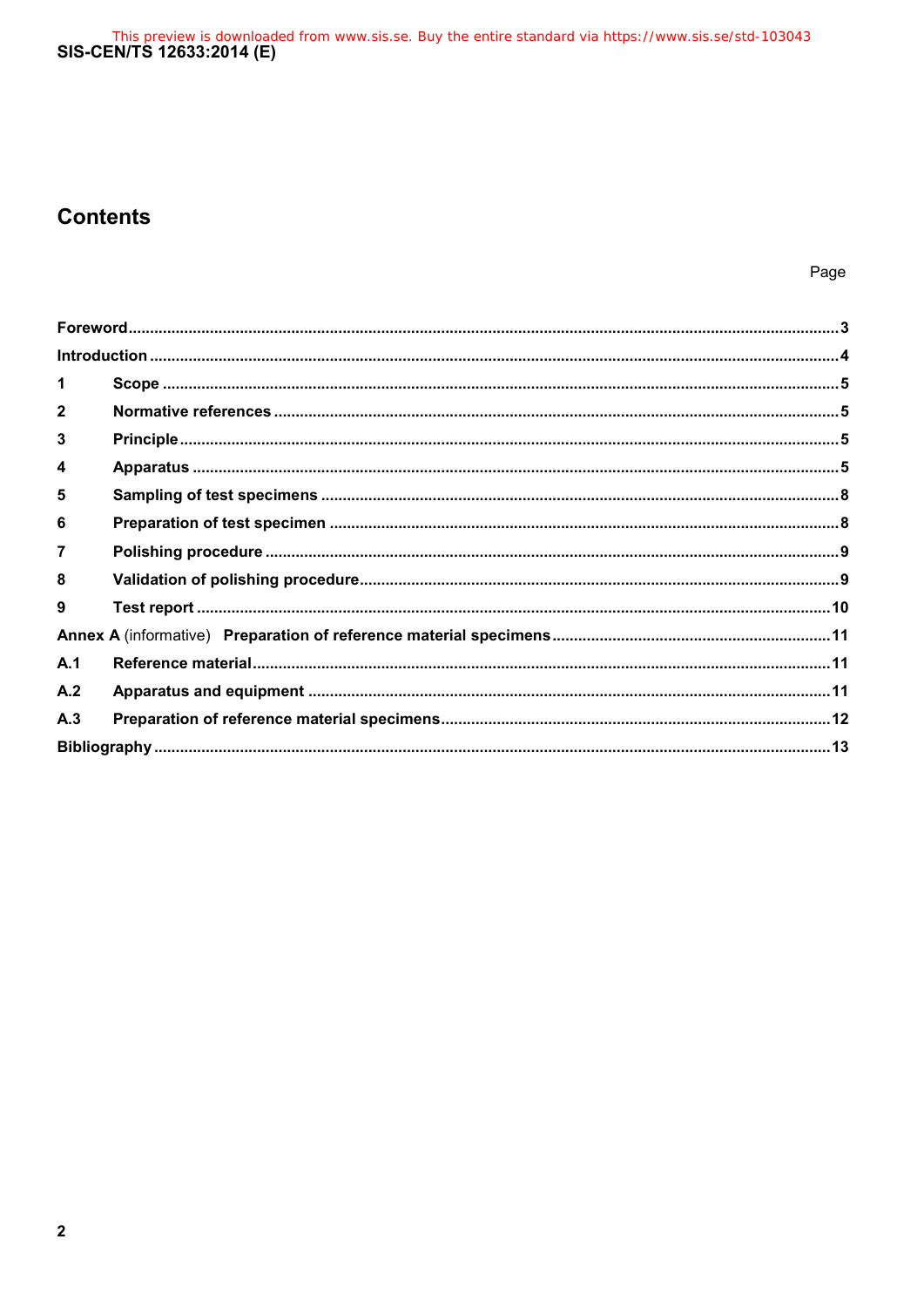## **Foreword**

This document (CEN/TS 12633:2014) has been prepared by Technical Committee CEN/TC 178 "Paving units and kerbs", the secretariat of which is held by BSI.

This document supersedes ENV 12633:2003.

Attention is drawn to the possibility that some of the elements of this document may be the subject of patent rights. CEN [and/or CENELEC] shall not be held responsible for identifying any or all such patent rights.

According to the CEN-CENELEC Internal Regulations, the national standards organizations of the following countries are bound to announce this Technical Specification: Austria, Belgium, Bulgaria, Croatia, Cyprus, Czech Republic, Denmark, Estonia, Finland, Former Yugoslav Republic of Macedonia, France, Germany, Greece, Hungary, Iceland, Ireland, Italy, Latvia, Lithuania, Luxembourg, Malta, Netherlands, Norway, Poland, Portugal, Romania, Slovakia, Slovenia, Spain, Sweden, Switzerland, Turkey and the United Kingdom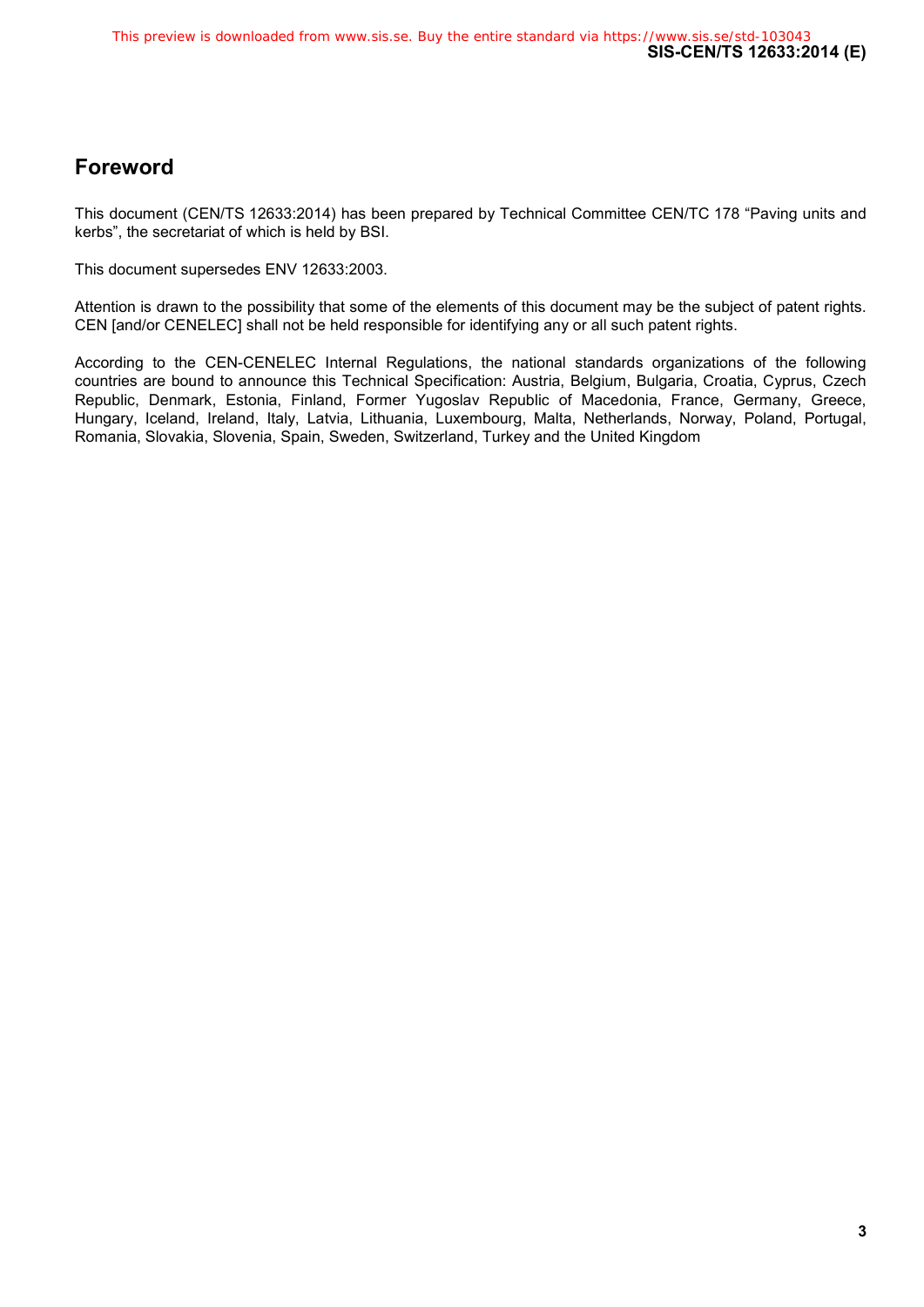## **Introduction**

Health and safety aspects

WARNING: The application of emery polishing agents during the course of the operations described in this Technical Specification can generate particles that could be injurious to health. It is essential to ensure that appropriate precautions are taken, e.g. the use of dust masks and/or dust extracting facilities. It is also essential to ensure that the equipment is electrically safe in wet test conditions.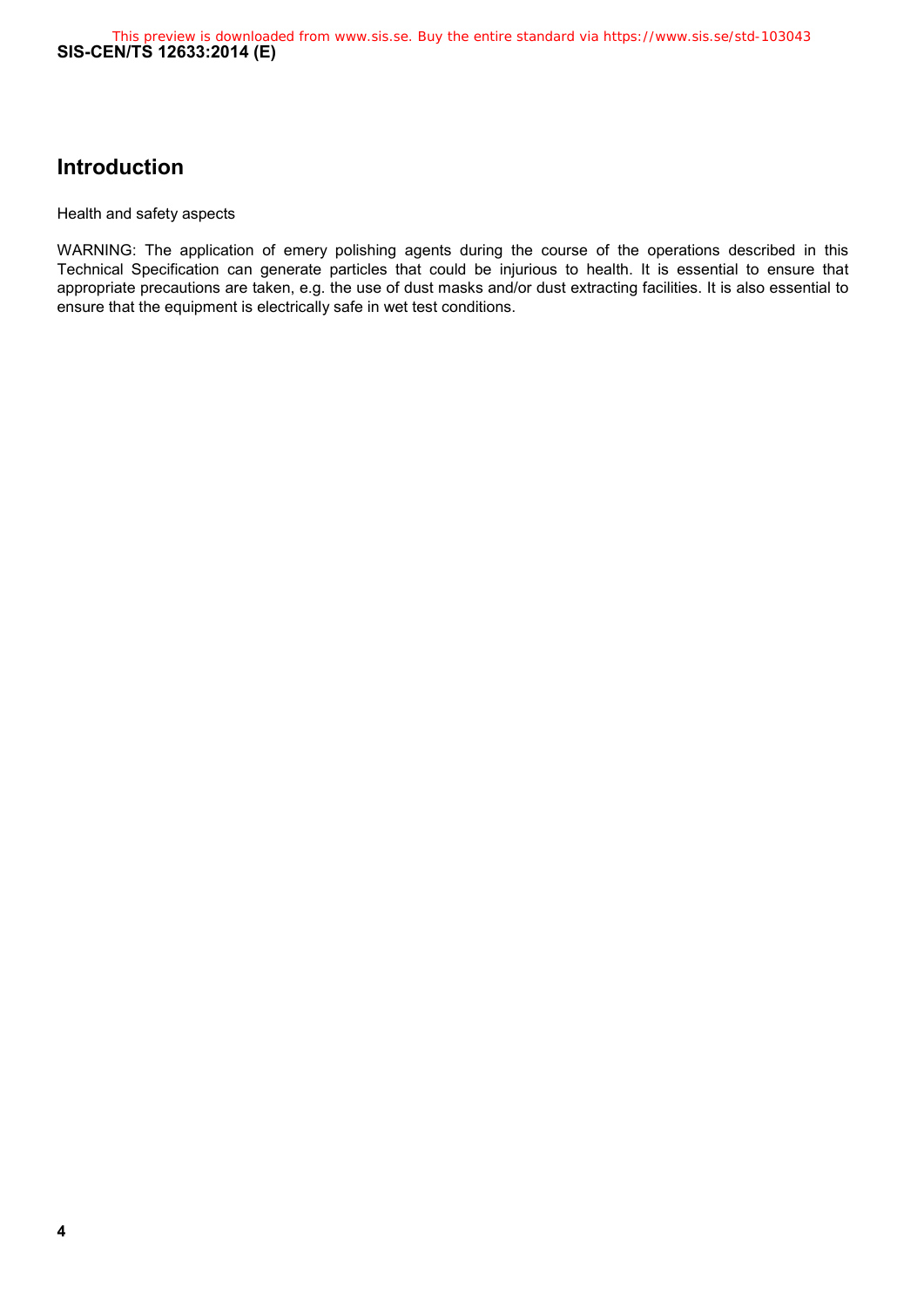### **1 Scope**

This Technical Specification describes a laboratory method for polishing paving units using a flat-bed polishing machine prior to the measurement of slip and skid resistance to evaluate the durability of this characteristic. This Technical Specification may not be applicable to profiled paving units: for these types of units the method of polishing does not reflect the polishing in practice.

### **2 Normative references**

The following documents, in whole or in part, are normatively referenced in this document and are indispensable for its application. For dated references, only the edition cited applies. For undated references, the latest edition of the referenced document (including any amendments) applies.

EN 772-20, *Methods of test for masonry units - Part 20: Determination of flatness of faces of aggregate concrete, manufactured stone and natural stone masonry units*

EN 772-1, *Methods of test for masonry units - Part 1: Determination of compressive strength*

ISO 48, *Rubber, vulcanized or thermoplastic — Determination of hardness (hardness between 10 IRHD and 100 IRHD)*

### **3 Principle**

The Technical Specification describes the test method for polishing paving units using an abrasive agent in contact with a rotating resilient mat.

### **4 Apparatus**

- **4.1 Straight-edge**
- **4.2 Set of feeler gauges with a width of (6 ± 1) mm capable of measuring with an accuracy to 0,05 mm**
- **4.3 Flat-bed polishing machine (see Figure 1) comprising the following:**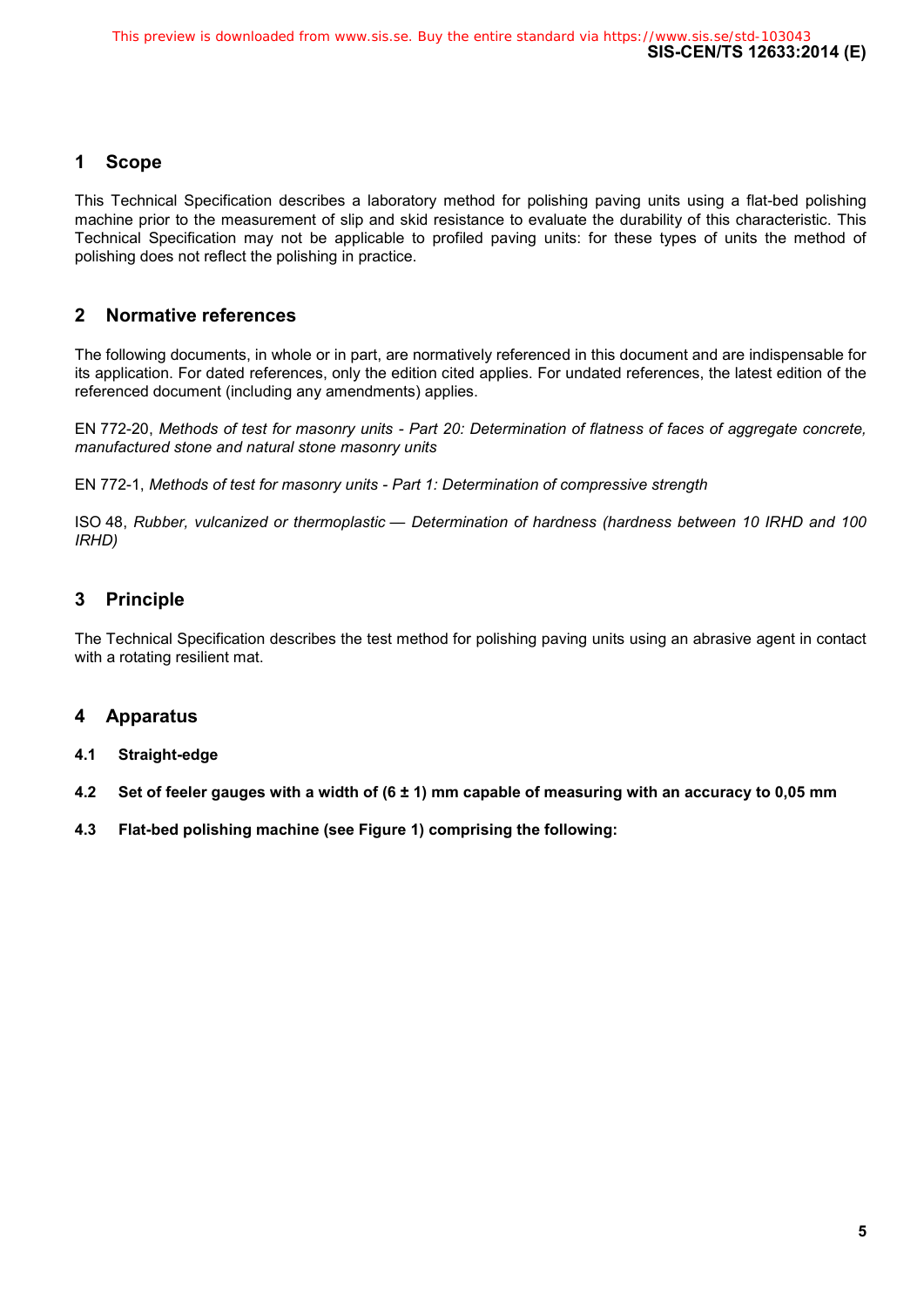

#### **Key**

- 
- 1 sample holder 5 emery hoppers with adjustable conveyors
- 2 sample 6 lap wheel
- 3 adjustable mass 7 rubber annulus
- 4 water supply

### **Figure 1 — Flat-bed polishing machine**

- a) a machined, flat circular cast iron or steel grinding lap not less than  $(600 \pm 3)$  mm in diameter, which can be rotated in a horizontal plane at a speed of  $(29 \pm 1)$  r/min;
- b) a flat smooth-surfaced natural rubber annulus of  $(600 \pm 3)$  mm external diameter, approximately  $(320 \pm 3)$  mm internal diameter and a thickness of  $(9 \pm 1)$  mm fixed to the upper surface.

The rubber annulus shall have a hardness from 60 to 75 IRHD in accordance with ISO 48. It shall be covered by a certificate of conformity from the manufacturer which includes the date of manufacture.

It should be stored in the dark at a temperature in the range 5 °C to 25 °C and should be conditioned by bringing to a temperature of (20  $\pm$  5) °C throughout it mass before fixing to the grinding plate. The annulus can be used as long as the hardness remains in the specification.

If glue is used to attach the annulus to the grinding plate, care should be taken to ensure it does not affect the hardness of the rubber.

- c) two adjustable metal holders capable of loosely holding in place specimens conforming to Clause 6;
- d) means of locating, two specimens within the two holders according to the following configuration:
- with the centre points of their outer edges (270  $\pm$  1) mm from the centre of the lap;
- positioned diametrically opposite to each other;
- with their long sides lying in the direction of rotation of the lap.

The specimens shall be free to move in a vertical plane but be restrained from moving in the horizontal plane.

**6**